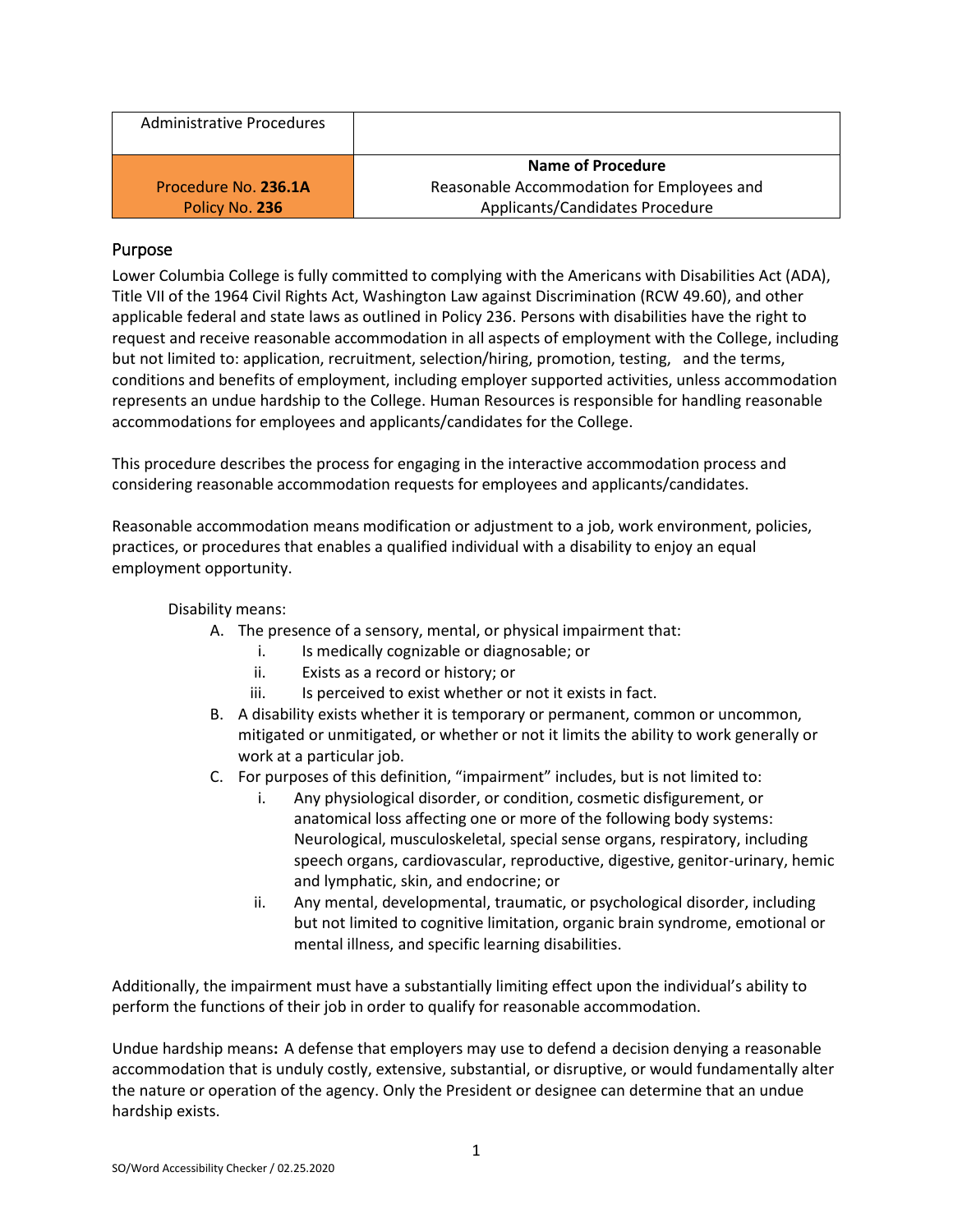# Reasonable Accommodation Interactive Process

If an individual believes they require a reasonable accommodation due to a disability during the application process, or to perform the essential functions of a position, the individual must let the supervisor and/or Human Resources know that they need an adjustment or change at work for reasons related to a medical condition.

Human Resources will work with the employee to assess whether any reasonable accommodation for the known physical or mental impairment or limitations would allow the employee to fulfill the essential job functions, unless doing so would impose an undue hardship. To identify a reasonable accommodation, the employer and employee will engage in an interactive process. When accommodations are implemented for employees, Human Resources will check in with the employee regarding the effectiveness of their accommodation and changes in their limitations/needs at least annually, although some situations may require more frequent check-ins. Non-permanent accommodations will need to be reassessed and verified on a reasonable timeline relative to the accommodation.

For disability accommodation requests, medical documentation may be required to determine the need for and to identify the appropriate accommodation. Human Resources will work with employees, supervisors, employee representatives, and medical personnel to assess and determine reasonable accommodation. Some common accommodations may include but are not limited to:

- Modification to schedule
- Adaptive equipment
- Job restructure
- Sign language interpreters or alternate forms of communication
- Modification of policies or procedures
- Improve access to physical space / facilities (parking, barrier removal)
- Reassignment may be considered if accommodation in the current position is not possible.

# **Procedure for Reasonable Accommodation Requests**

- 1. Upon notification of a potential reasonable accommodation need, Human Resources will reach out to the employee and provide the Accommodation Request Form, a Medical Questionnaire, an authorization to release medical information, and the employee's current position description. Human Resources may meet with the employee to talk through the forms and process.
- 2. The employee will complete the Accommodation Request Form and submit to Human Resources. They will provide the position description and signed authorization form to their medical provider. They will request that their medical provider complete the questionnaire. The completed questionnaire is then submitted to Human Resources. Human Resources may accept other supporting medical documentation in lieu of the questionnaire. For telework accommodation requests, employees will need to also submit the Telework Agreement Form.
- 3. Upon receipt of the completed Accommodation Request Form and Medical Questionnaire, Human Resources will review and evaluate the request. HR will follow an interactive process and may meet with the employee and/or supervisor to determine reasonable accommodation options and/or implement any recommended accommodations.
- 4. HR will formally respond to the request as soon as practically as possible. The response will go to the employee and their supervisor.